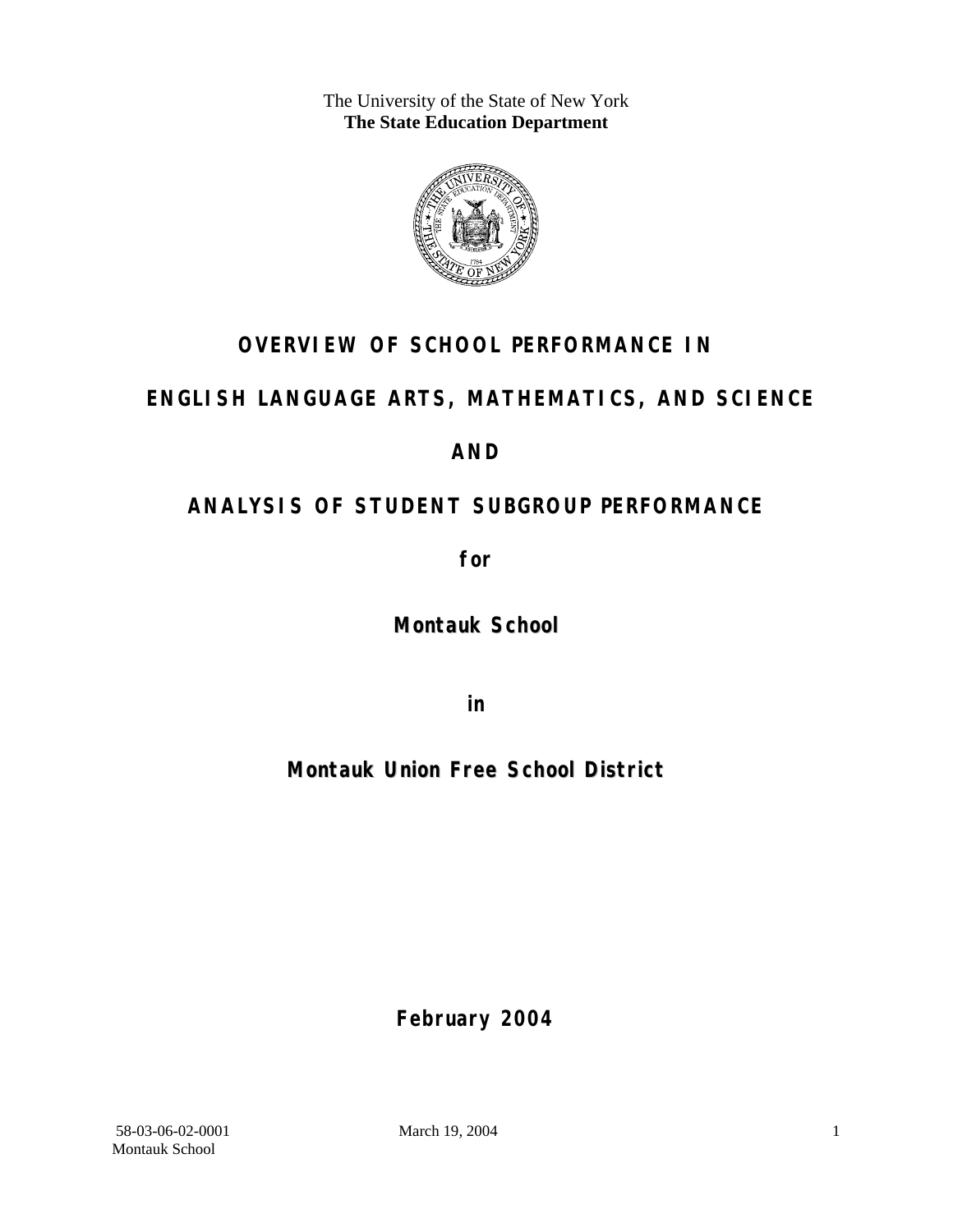#### **THE UNIVERSITY OF THE STATE OF NEW YORK**

#### **Regents of The University**

| Tonawanda             |
|-----------------------|
| <b>Hollis</b>         |
| Staten Island         |
| New Rochelle          |
| Peru                  |
| Huntington            |
| <b>North Syracuse</b> |
| New York              |
| <b>Belle Harbor</b>   |
| <b>Buffalo</b>        |
| Hartsdale             |
| Albany                |
| <b>Bronx</b>          |
| New York              |
| <b>Binghamton</b>     |
| Rochester             |

#### **President of The University and Commissioner of Education**

RICHARD P. MILLS

**Deputy Commissioner for Elementary, Middle, Secondary and Continuing Education**  JAMES A. KADAMUS

#### **Coordinator, School Operations and Management Services**

CHARLES SZUBERLA

#### **Coordinator, Information and Reporting Services**

MARTHA P. MUSSER

The State Education Department does not discriminate on the basis of age, color, religion, creed, disability, marital status, veteran status, national origin, race, gender, genetic predisposition or carrier status, or sexual orientation in its educational programs, services and activities. Portions of this publication can be made available in a variety of formats, including braille, large print or audio tape, upon request. Inquiries concerning this policy of nondiscrimination should be directed to the Department's Office for Diversity, Ethics, and Access, Room 530, Education Building, Albany, NY 12234. **Requests for additional copies of this publication may be made by contacting the Publications Sales Desk, Room 309, Education Building, Albany, NY 12234.** 

Please address all correspondence about this report that is not related to data corrections to:

*School Report Card Coordinator Information and Reporting Services Team New York State Education Department Room 863 EBA 89 Washington Avenue Albany, NY 12234*  E-mail: *RPTCARD@mail.nysed.gov*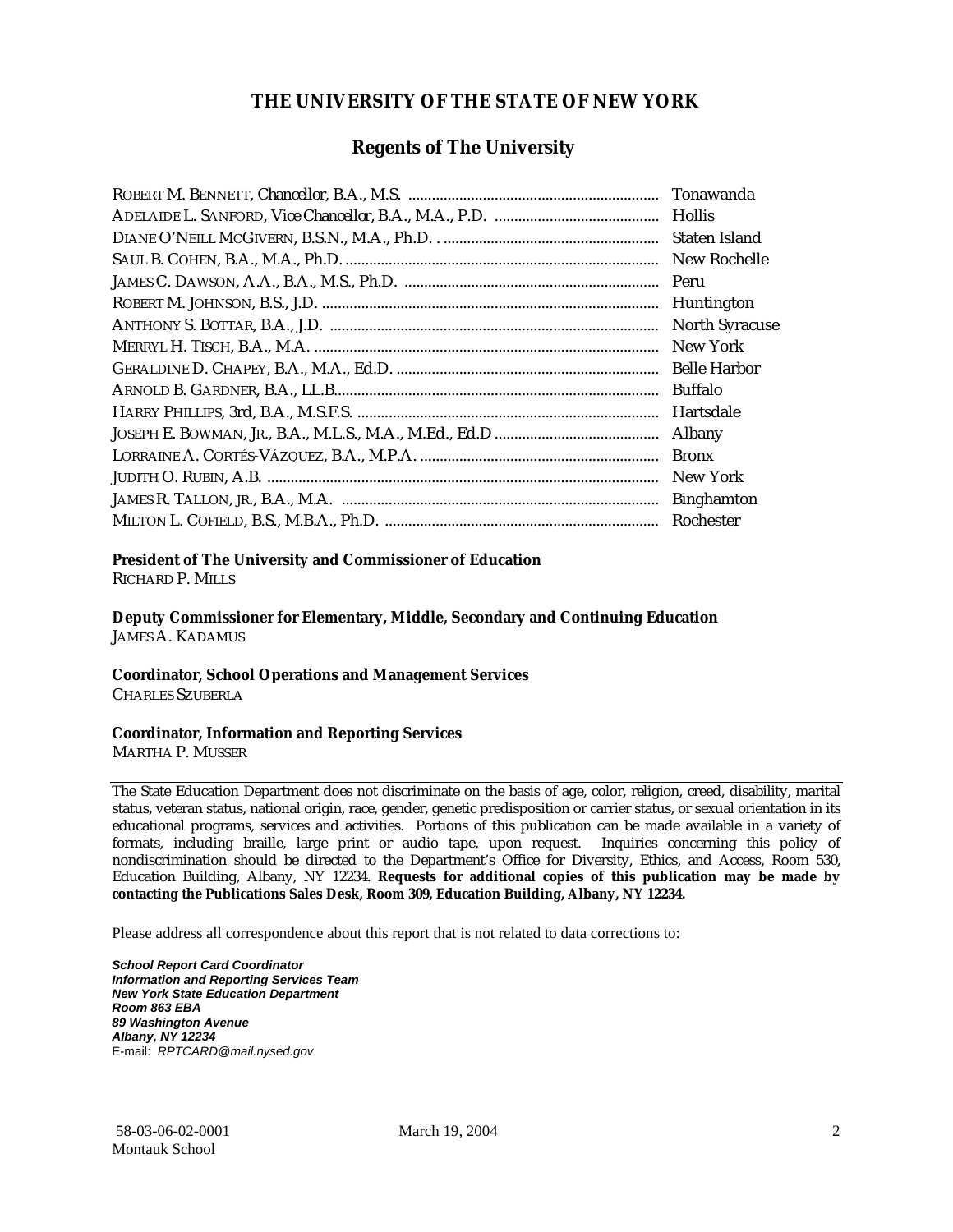The *New York State School Report Card* is an important part of the Board of Regents effort to raise learning standards for all students. It provides information to the public on student performance and other measures of school and district performance. Knowledge gained from the school report card on a school's strengths and weaknesses can be used to improve instruction and services to students.

The *New York State School Report Card* consists of three parts: the *Overview of School Performance in English Language Arts, Mathematics, and Science and Analysis of Student Subgroup Performance,* the *Comprehensive Information Report,* and the *School Accountability Report*. The *Overview and Analysis* presents performance data on measures required by the federal No Child Left Behind Act: English, mathematics, science, and graduation rate. Performance data on other State assessments can be found in the *Comprehensive Information Report*. The *School Accountability Report* provides information as to whether a school is making adequate progress toward enabling all students to achieve proficiency in English and mathematics.

State assessments are designed to help ensure that all students reach high learning standards. They show whether students are getting the foundation knowledge they need to succeed at the elementary, middle, and commencement levels and beyond. The State requires that students who are not making appropriate progress toward the standards receive academic intervention services.

In the *Overview*, performance on the elementary- and middle-level assessments in English language arts and mathematics and on the middle-level science test is reported in terms of mean scores and the percentage of students scoring at each of the four levels. These levels indicate performance on the standards from seriously deficient to advanced proficiency. Performance on the elementary-level science test is reported in terms of mean scores and the percentage of students making appropriate progress. Regents examination scores are reported in four score ranges. Scores of 65 to 100 are passing; scores of 55 to 64 earn credit toward a local diploma (with the approval of the local board of education). Though each elementary- and middle-level assessment is administered to students in a specific grade, secondary-level assessments are taken by students when they complete the coursework for the core curriculum. Therefore, the performance of students at the secondary level is measured for a student cohort rather than a group of students at a particular grade level. Students are grouped in cohorts according to the year in which they first entered grade 9.

The assessment data in the *Overview and Analysis* are for all tested students in the school, including general-education students and students with disabilities. In the *Overview*, each school's performance is compared with that of schools similar in grade level, district resources, and student needs as indicated by income and limited English proficiency (LEP) status. Each district's performance is compared with that of all public schools statewide. In the *Analysis*, performance is disaggregated by race/ethnicity, disability status, gender, LEP status, income level, and migrant status.

Explanations of terms referred to or symbols used in this part of the school report card may be found in the glossary on the last page. Further information on the school report card may be found in the guide, *Understanding Your School Report Card: February 2004*, available on the Information and Reporting Services Web site at www.emsc.nysed.gov/irts.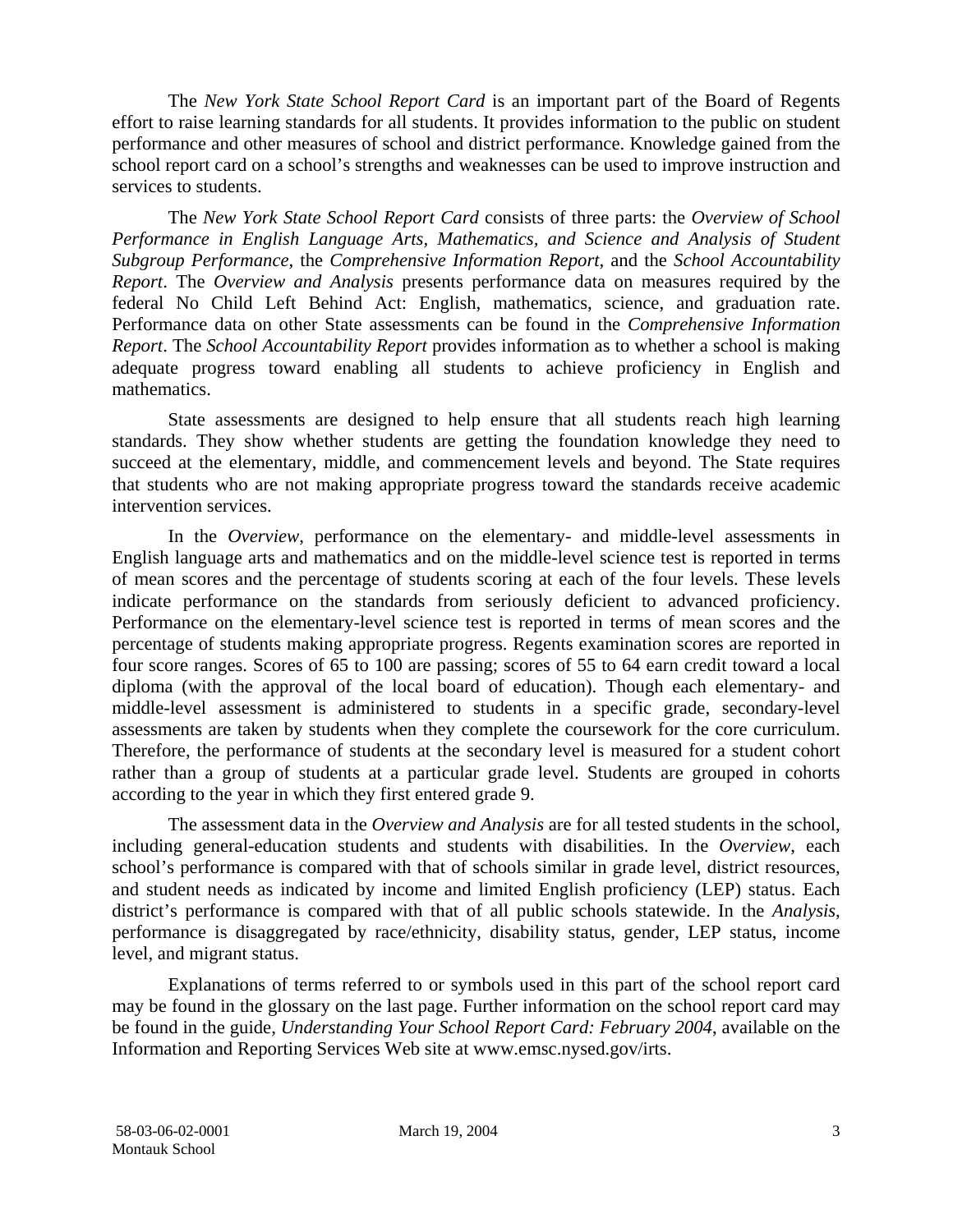# **Overview of School Performance in English Language Arts, Mathematics, and Science**

### **School Profile**

| Principal: J. Philip Perna |             | (631)668-2474<br>Phone:   |
|----------------------------|-------------|---------------------------|
| <b>Organization</b>        | Grade Range | <b>Student Enrollment</b> |
| $2002 - 03$                | $K-8$       | 406                       |

| 2001–02 School District-wide Total Expenditure per Pupil | \$16,798 |
|----------------------------------------------------------|----------|
|----------------------------------------------------------|----------|

### **2002–03 Percentage of Core Classes Taught by Highly Qualified Teachers\***

| <b>Number of Core</b><br><b>Classes</b> | <b>Percent Taught</b><br>by Highly<br>Qualified<br><b>Teachers</b> |
|-----------------------------------------|--------------------------------------------------------------------|
| 75                                      | 83%                                                                |
|                                         |                                                                    |

\*For the 2002-03 school year, SED is reporting that teachers of core classes are highly qualified if they are certified to teach those classes. However, No Child Left Behind (NCLB) imposes requirements beyond certification for some teachers to be considered highly qualified. In future years, when New York State uses the NCLB criteria for reporting, certified teachers must fulfill all NCLB requirements to be counted as highly qualified.

#### **2002–03 Percentage of Teachers with No Valid Teaching Certificate\***

| Number of<br><b>Teachers</b> | <b>Percent with No</b><br><b>Valid Teaching</b><br><b>Certificate</b> |
|------------------------------|-----------------------------------------------------------------------|
| 34                           | 6%                                                                    |

\*This count includes teachers with temporary licenses who do not have a valid permanent, provisional, or transitional teaching certificate.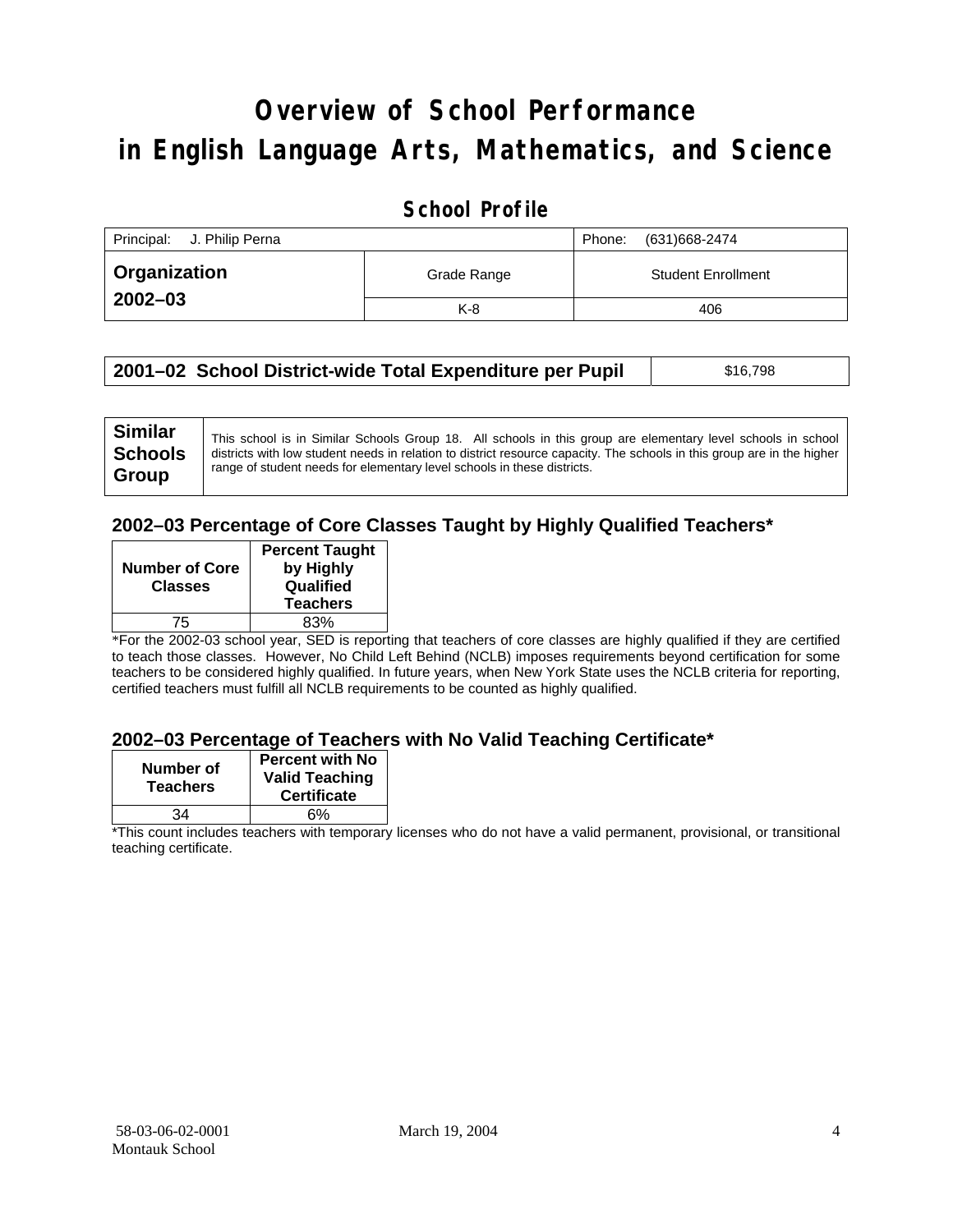English Language Arts



|                                             |                    | <b>Counts of Students Tested</b> |                    |                    |       |                   |
|---------------------------------------------|--------------------|----------------------------------|--------------------|--------------------|-------|-------------------|
| <b>Performance at</b><br><b>This School</b> | Level 1<br>455-602 | Level 2<br>603-644               | Level 3<br>645-691 | Level 4<br>692-800 | Total | <b>Mean Score</b> |
| Jan-Feb 2001                                |                    | 12                               |                    |                    | 33    | 657               |
| Jan-Feb 2002                                |                    | 12                               | 27                 | 14                 | 54    | 670               |
| Feb 2003                                    |                    | 16                               | 18                 | 19                 | 53    | 676               |

|         | Elementary-Level English Language Arts Levels — Listening, Reading, and Writing Standards                 |  |  |  |  |
|---------|-----------------------------------------------------------------------------------------------------------|--|--|--|--|
| Level 4 | These students exceed the standards and are moving toward high performance on the Regents examination.    |  |  |  |  |
| Level 3 | These students meet the standards and, with continued steady growth, should pass the Regents examination. |  |  |  |  |
| Level 2 | These students <b>need extra help</b> to meet the standards and pass the Regents examination.             |  |  |  |  |
| Level 1 | These students have serious academic deficiencies.                                                        |  |  |  |  |

**Performance of Limited English Proficient Students Taking the New York State English as a Second Language Achievement Test (NYSESLAT) as the Measure of English Language Arts Achievement**

| Grade 4 | <b>Number</b><br>Tested | Level 1 | Level 2  | Level 3  | Level 4  |
|---------|-------------------------|---------|----------|----------|----------|
| 2003    |                         |         | $^{\pi}$ | $^{\pi}$ | $^{\pi}$ |

**Performance of Students with Severe Disabilities on the New York State Alternate Assessment (NYSAA) in English** 

| <b>Elementary Level</b> | <b>Number</b><br>Tested | AA-Level 1 | AA-Level 2 | AA-Level 3 | AA-Level 4 |
|-------------------------|-------------------------|------------|------------|------------|------------|
| $2002 - 03$             |                         |            |            |            |            |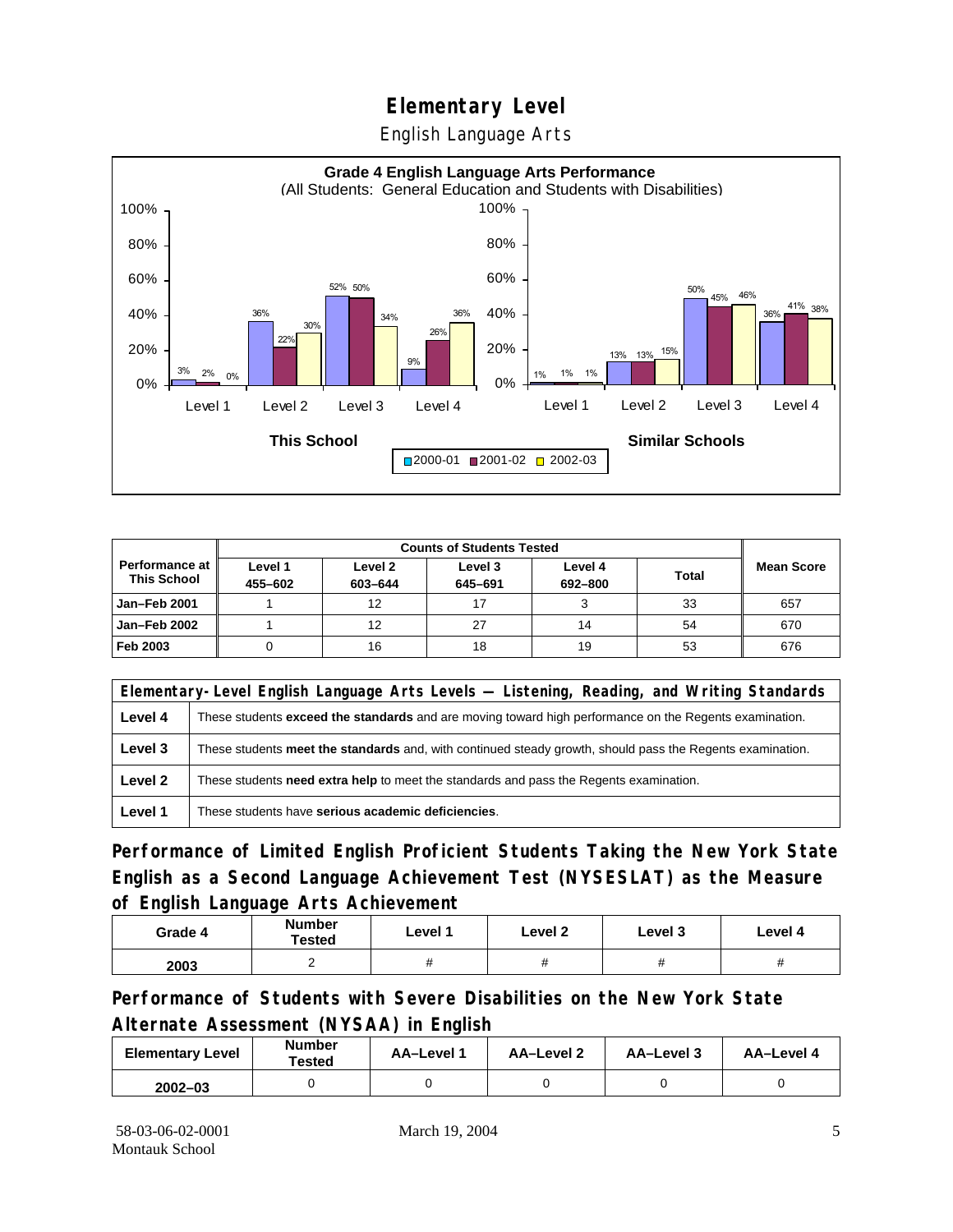### **Mathematics**



|                                               | <b>Counts of Students Tested</b> |                    |                    |                    |       |                   |
|-----------------------------------------------|----------------------------------|--------------------|--------------------|--------------------|-------|-------------------|
| <b>Performance at I</b><br><b>This School</b> | Level 1<br>448-601               | Level 2<br>602-636 | Level 3<br>637-677 | Level 4<br>678-810 | Total | <b>Mean Score</b> |
| <b>May 2001</b>                               |                                  |                    | 18                 | 15                 | 39    | 670               |
| May 2002                                      |                                  |                    | 30                 | 24                 | 57    | 673               |
| May 2003                                      |                                  |                    | 25                 | 22                 | 54    | 669               |

|         | Elementary-Level Mathematics Levels -                                                                     |  |  |  |
|---------|-----------------------------------------------------------------------------------------------------------|--|--|--|
|         | Knowledge, Reasoning, and Problem-Solving Standards                                                       |  |  |  |
| Level 4 | These students exceed the standards and are moving toward high performance on the Regents examination.    |  |  |  |
| Level 3 | These students meet the standards and, with continued steady growth, should pass the Regents examination. |  |  |  |
| Level 2 | These students need extra help to meet the standards and pass the Regents examination.                    |  |  |  |
| Level 1 | These students have serious academic deficiencies.                                                        |  |  |  |

## **Performance of Students with Severe Disabilities on the New York State Alternate Assessment (NYSAA) in Mathematics**

| <b>Elementary Level</b> | <b>Number</b><br>Tested | AA-Level 1 | AA-Level 2 | AA-Level 3 | AA-Level 4 |
|-------------------------|-------------------------|------------|------------|------------|------------|
| $2002 - 03$             |                         |            |            |            |            |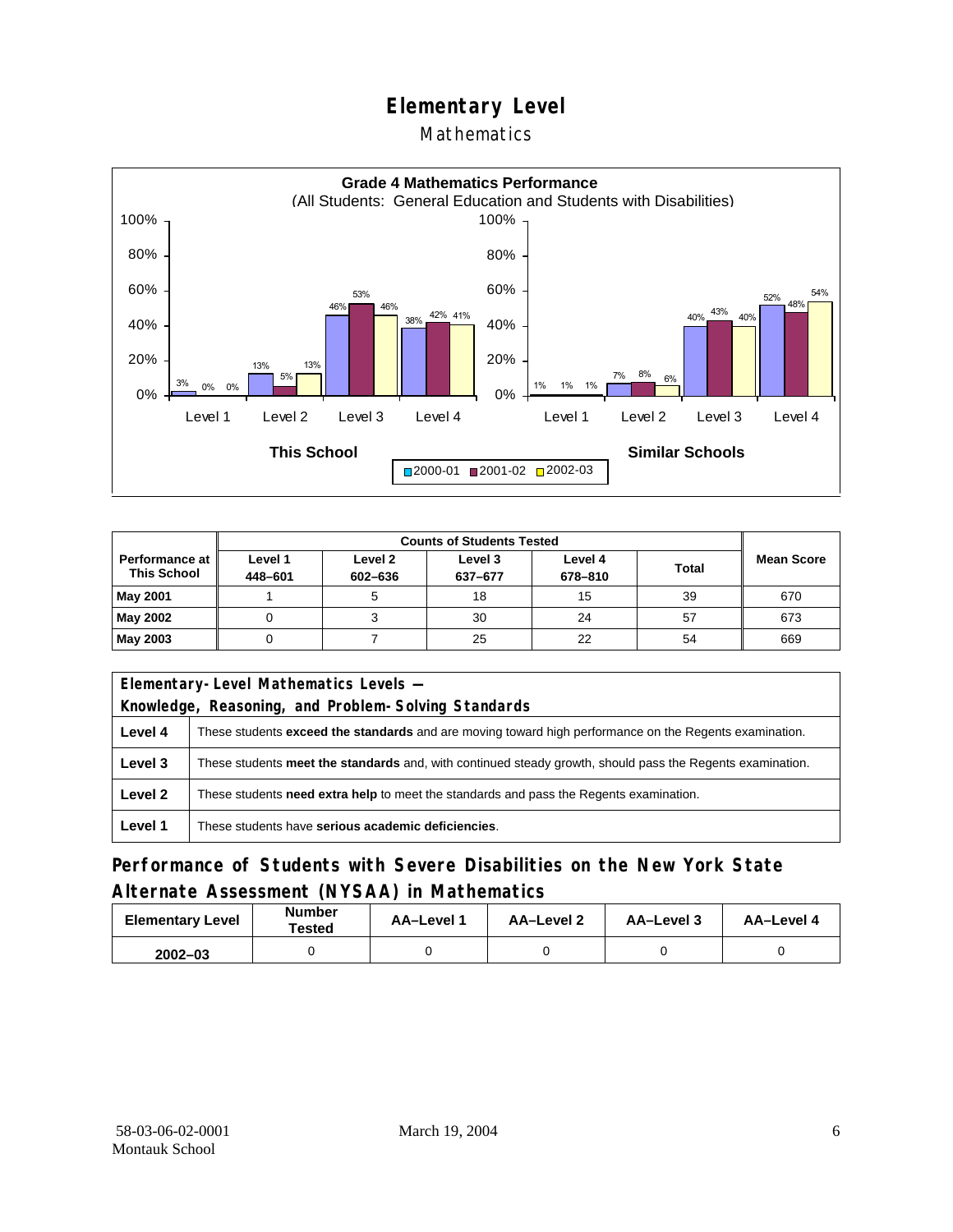Science Multiple-Choice



**All Students** 

|                 |    | Number Tested   Number Above SDL   Mean Score |    |
|-----------------|----|-----------------------------------------------|----|
| May 2001        | 39 | 36                                            | 36 |
| May 2002        | 56 | 53                                            | 38 |
| <b>May 2003</b> | 54 | 44                                            | 36 |

| Grade 4 Science - Knowledge, Reasoning, and Problem-Solving Standards |                                                                                                                                                                                                                                          |  |  |  |  |
|-----------------------------------------------------------------------|------------------------------------------------------------------------------------------------------------------------------------------------------------------------------------------------------------------------------------------|--|--|--|--|
| <b>Multiple-Choice</b><br><b>Test Component</b>                       | This component contains 45 multiple-choice questions based upon the New York State Elementary<br>Science Syllabus and referenced to the New York State Learning Standards for Mathematics, Science<br>and Technology (Elementary Level). |  |  |  |  |
| <b>State Designated</b>                                               | Students who correctly answer fewer than 30 of the 45 questions of the multiple-choice test component                                                                                                                                    |  |  |  |  |
| Level (SDL)                                                           | must receive academic intervention services in the following term of instruction.                                                                                                                                                        |  |  |  |  |
| <b>School Mean</b>                                                    | For the multiple-choice test component, the mean score is the average number of correct answers for                                                                                                                                      |  |  |  |  |
| <b>Scores</b>                                                         | students tested. If all tested students answered all questions correctly, this score would be 45.                                                                                                                                        |  |  |  |  |

# **Elementary Level**

#### Science Performance Test

The elementary-level science test is composed of two sections, the multiple-choice section (described above) and the performance test. The performance test is not used to determine the need for academic intervention services or for accountability purposes because not all students are administered the same three tasks.

| <b>All Students</b>                       |                       |    |  |  |  |  |
|-------------------------------------------|-----------------------|----|--|--|--|--|
| <b>Number Tested</b><br><b>Mean Score</b> |                       |    |  |  |  |  |
| May 2001                                  | 38                    | 35 |  |  |  |  |
| May 2002                                  | 56                    | 40 |  |  |  |  |
| <b>May 2003</b>                           | 10 <sup>1</sup><br>54 |    |  |  |  |  |

### **Performance of Students with Severe Disabilities on the New York State Alternate Assessment (NYSAA) in Science**

| <b>Elementary Level</b> | <b>Number</b><br>Tested | AA-Level 1 | AA-Level 2 | AA-Level 3 | AA-Level 4 |
|-------------------------|-------------------------|------------|------------|------------|------------|
| $2002 - 03$             |                         |            |            |            |            |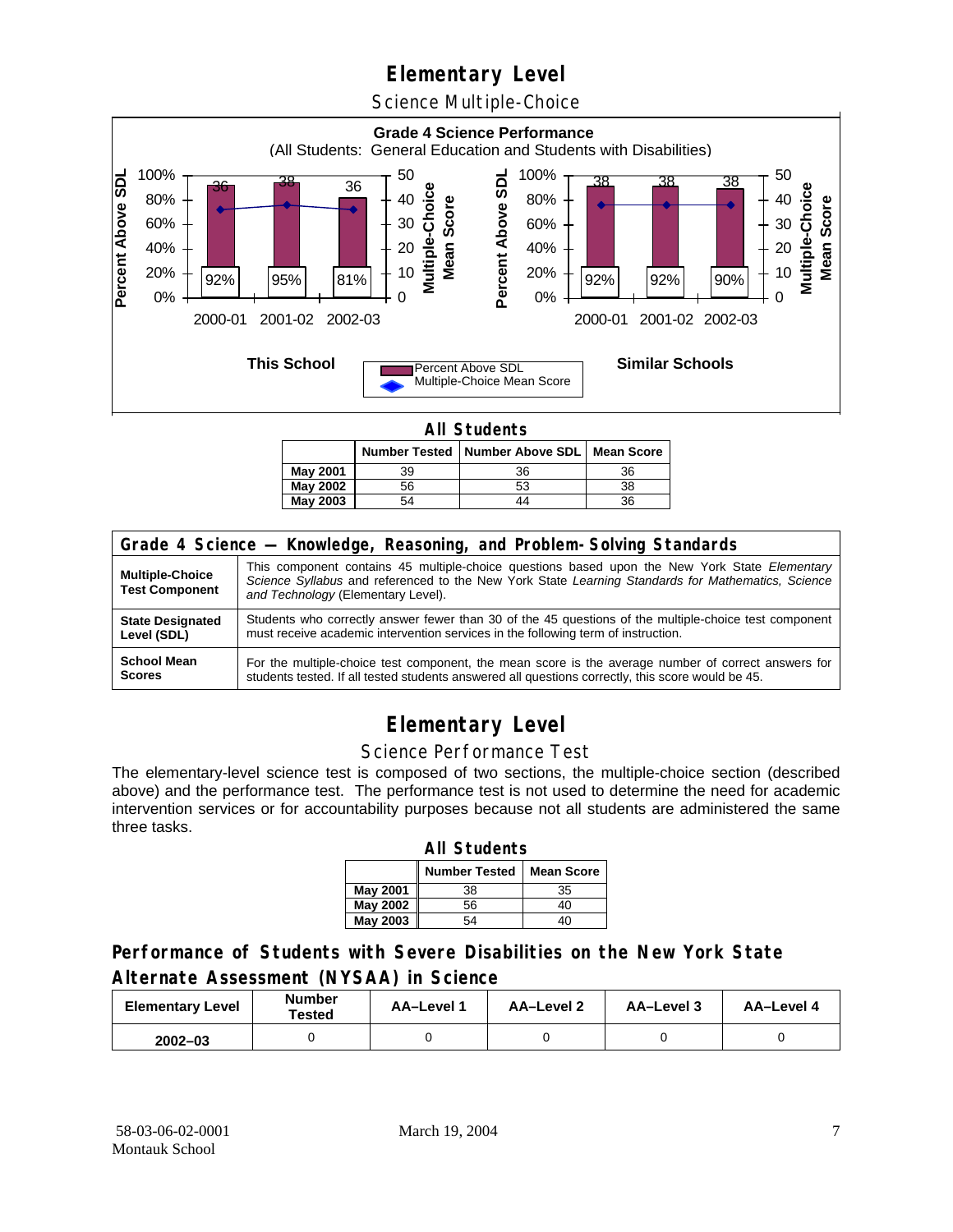English Language Arts



|                                             |                    | <b>Counts of Students Tested</b> |                    |                    |              |                   |  |  |
|---------------------------------------------|--------------------|----------------------------------|--------------------|--------------------|--------------|-------------------|--|--|
| <b>Performance at</b><br><b>This School</b> | Level 1<br>527-661 | Level 2<br>662-700               | Level 3<br>701-738 | Level 4<br>739-830 | <b>Total</b> | <b>Mean Score</b> |  |  |
| May 2001                                    | 0                  | 14                               | 18                 | 5                  | 37           | 710               |  |  |
|                                             | Level 1<br>527-659 | Level 2<br>660-698               | Level 3<br>699-737 | Level 3<br>738-830 | Total        |                   |  |  |
| <b>March 2002</b>                           | $\Omega$           | 14                               | 17                 | 13                 | 44           | 718               |  |  |
|                                             | Level 1<br>527-657 | Level 2<br>658-696               | Level 3<br>697-736 | Level 4<br>737-830 | Total        |                   |  |  |
| January 2003                                | 0                  |                                  | 24                 | 11                 | 42           | 720               |  |  |

|         | Middle-Level English Language Arts Levels — Listening, Reading, and Writing Standards                     |  |  |  |  |
|---------|-----------------------------------------------------------------------------------------------------------|--|--|--|--|
| Level 4 | These students exceed the standards and are moving toward high performance on the Regents examination.    |  |  |  |  |
| Level 3 | These students meet the standards and, with continued steady growth, should pass the Regents examination. |  |  |  |  |
| Level 2 | These students <b>need extra help</b> to meet the standards and pass the Regents examination.             |  |  |  |  |
| Level 1 | These students have serious academic deficiencies.                                                        |  |  |  |  |

**Performance of Limited English Proficient Students Taking the New York State English as a Second Language Achievement Test (NYSESLAT) as the Measure of English Language Arts Achievement**

| Grade 8 | Number<br>「ested | Level 1 | Level 2 | Level 3 | Level 4 |
|---------|------------------|---------|---------|---------|---------|
| 2003    |                  |         |         |         |         |

**Performance of Students with Severe Disabilities on the New York State Alternate Assessment (NYSAA) in English** 

| Grade 8     | Number<br>Tested | AA-Level 1 | AA-Level 2 | AA-Level 3 | AA-Level 4 |
|-------------|------------------|------------|------------|------------|------------|
| $2002 - 03$ |                  |            |            |            |            |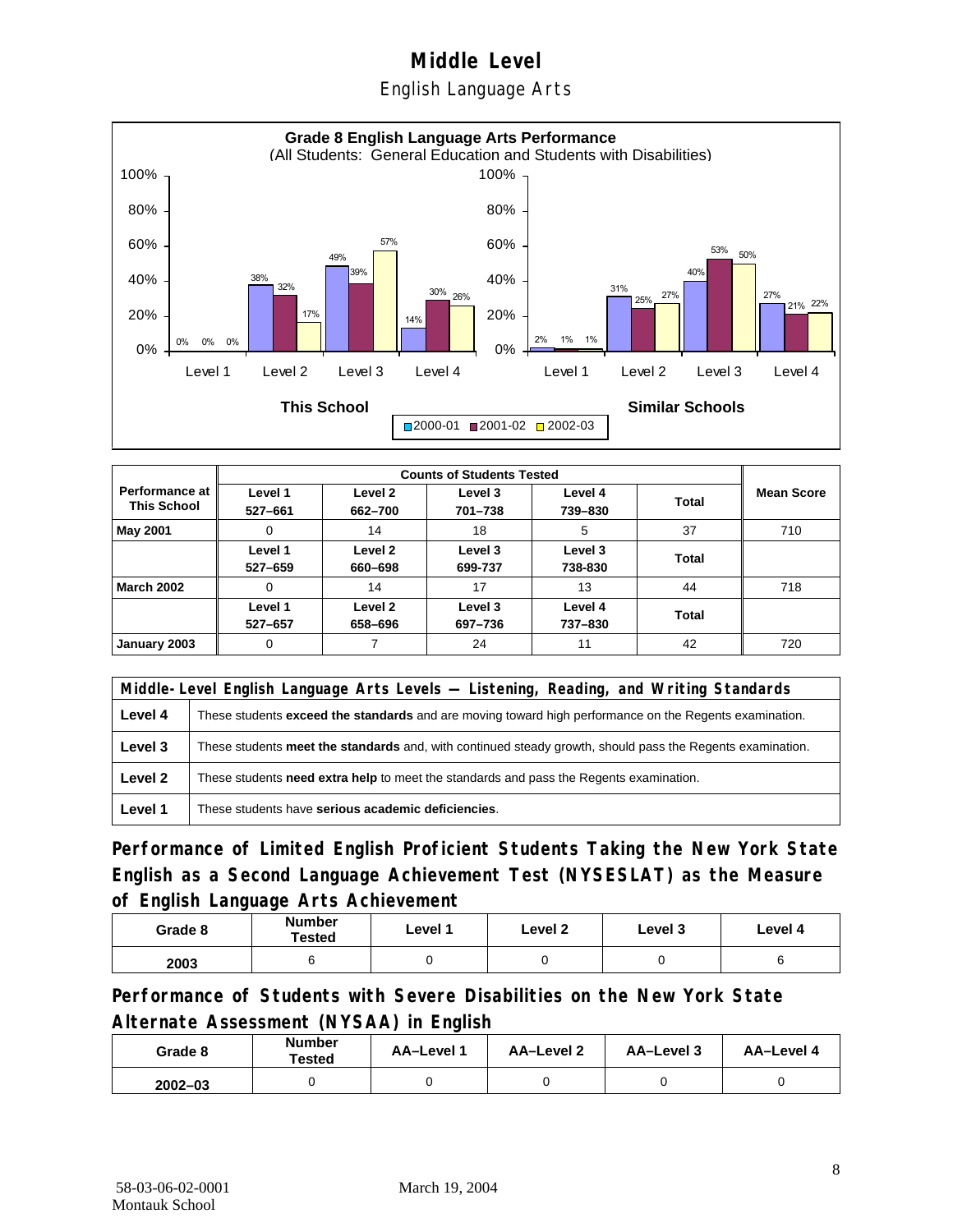#### **Mathematics**



| <b>Counts of Students Tested</b>              |                    |                    |                    |                    |              |                   |  |
|-----------------------------------------------|--------------------|--------------------|--------------------|--------------------|--------------|-------------------|--|
| <b>Performance at I</b><br><b>This School</b> | Level 1<br>517-680 | Level 2<br>681-715 | Level 3<br>716-759 | Level 4<br>760-882 | <b>Total</b> | <b>Mean Score</b> |  |
| <b>May 2001</b>                               |                    | 24                 | 14                 |                    | 45           | 713               |  |
| May 2002                                      |                    | 12                 | 28                 |                    | 53           | 729               |  |
| May 2003                                      |                    |                    | 26                 | 12                 | 47           | 742               |  |

|         | Middle-Level Mathematics Levels — Knowledge, Reasoning, and Problem-Solving Standards                         |  |  |  |  |
|---------|---------------------------------------------------------------------------------------------------------------|--|--|--|--|
| Level 4 | These students <b>exceed the standards</b> and are moving toward high performance on the Regents examination. |  |  |  |  |
| Level 3 | These students meet the standards and, with continued steady growth, should pass the Regents examination.     |  |  |  |  |
| Level 2 | These students <b>need extra help</b> to meet the standards and pass the Regents examination.                 |  |  |  |  |
| Level 1 | These students have serious academic deficiencies.                                                            |  |  |  |  |

### **Performance of Students with Severe Disabilities on the New York State Alternate Assessment (NYSAA) in Mathematics**

| <b>Middle Level</b> | <b>Number</b><br>Tested | AA-Level | AA-Level 2 | AA-Level 3 | AA-Level 4 |
|---------------------|-------------------------|----------|------------|------------|------------|
| $2002 - 03$         |                         |          |            |            |            |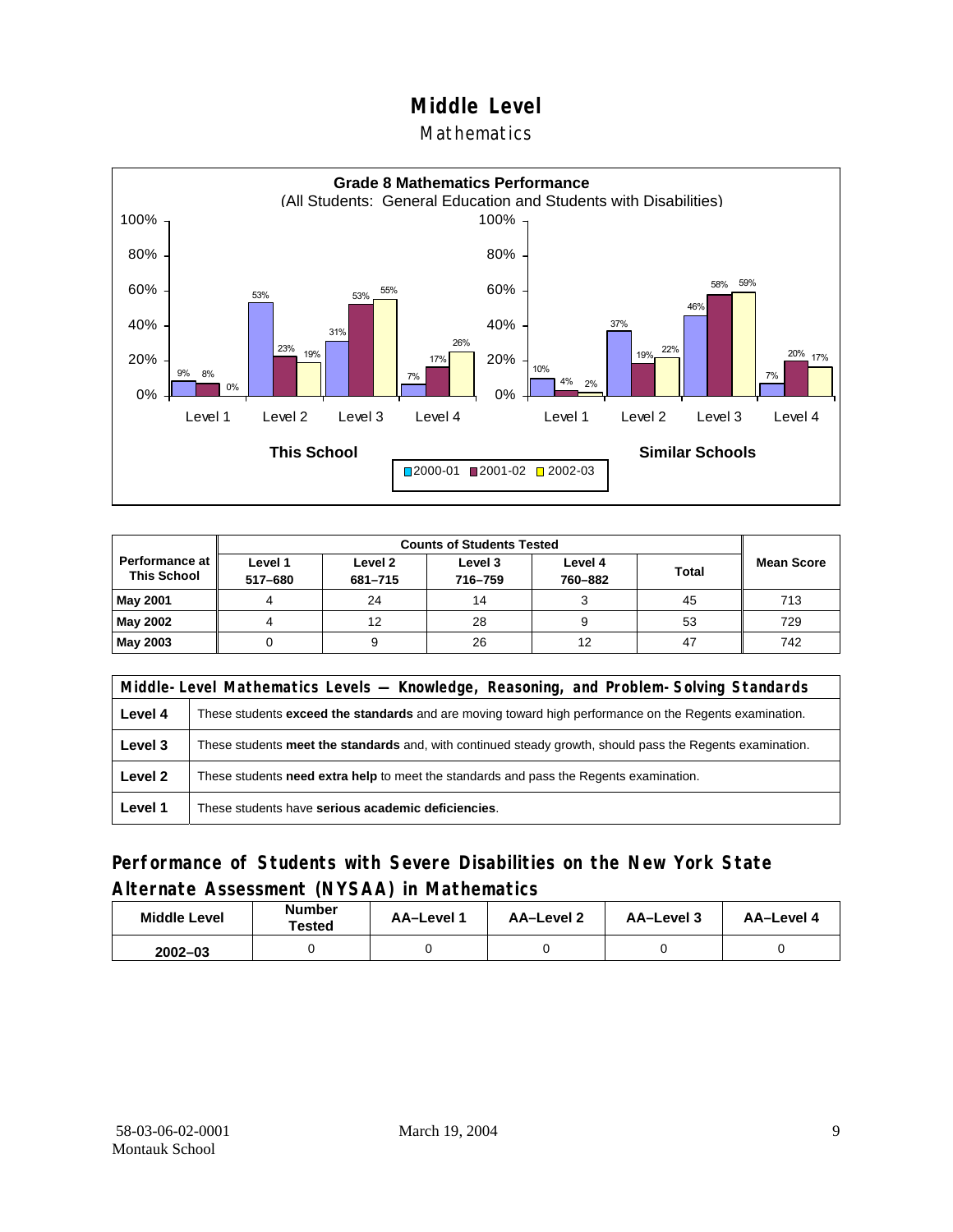#### **Science**



| <b>Performance at This School</b> |                             |         | <b>Mean Score</b> |         |         |       |    |
|-----------------------------------|-----------------------------|---------|-------------------|---------|---------|-------|----|
|                                   |                             | Level 1 | Level 2           | Level 3 | Level 4 | Total |    |
| <b>June 2002</b>                  | Middle-Level Science        |         |                   | 11      |         | 22    | 66 |
|                                   | <b>Regents Science</b>      |         |                   | 14      | 13      | 29    | 81 |
| January/                          | Middle-Level Science        |         |                   |         |         | 15    | 65 |
|                                   | June 2003   Regents Science |         |                   |         | 12      | 29    | 82 |

|         | Middle-Level Science Levels — Knowledge, Reasoning, and Problem-Solving Standards*                                                                                                                  |  |  |  |  |  |  |  |
|---------|-----------------------------------------------------------------------------------------------------------------------------------------------------------------------------------------------------|--|--|--|--|--|--|--|
| Level 4 | These students <b>exceed the standards</b> on the middle-level science test and are moving toward high performance<br>on the Regents examinations or score 85–100 on a Regents science examination. |  |  |  |  |  |  |  |
| Level 3 | These students meet the standards on the middle-level science test and, with continued steady growth, should<br>pass the Regents examinations or score 65–84 on a Regents science examination.      |  |  |  |  |  |  |  |
| Level 2 | These students need extra help to meet the standards for middle-level science and to pass the Regents<br>examinations or score 55–64 on a Regents science examination.                              |  |  |  |  |  |  |  |
| Level 1 | These students have serious academic deficiencies as evidenced in the middle-level science test or score 0–54<br>on a Regents science examination.                                                  |  |  |  |  |  |  |  |

\*Students may demonstrate proficiency in middle-level science by scoring at Level 3 or above on the middle-level science test or by scoring 65 or above on a Regents examination in science.

#### **Performance of Students with Severe Disabilities on the New York State Alternate Assessment (NYSAA) in Science**

| Middle-Level | <b>Number</b><br>Tested | <b>AA-Level 1</b> | AA-Level 2 | AA-Level 3 | AA-Level 4 |  |
|--------------|-------------------------|-------------------|------------|------------|------------|--|
| $2002 - 03$  |                         |                   |            |            |            |  |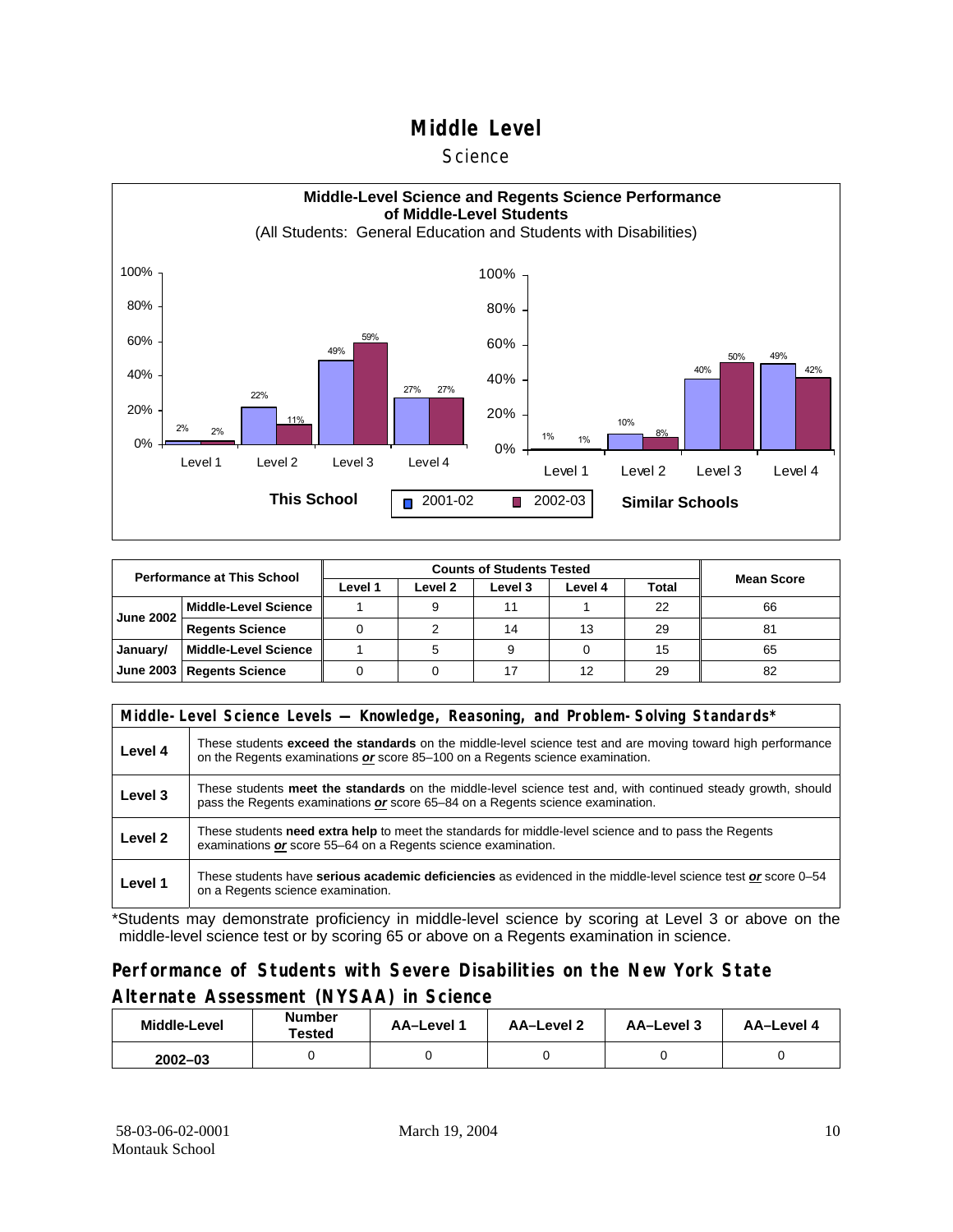# **Analysis of Student Subgroup Performance**

Historically, on State assessments the average performance of Black, Hispanic, and Native American students has been lower than that of White and Asian students. Similarly, students from lowincome families have not performed as well as those from higher income families. A high priority of the Board of Regents is to eliminate these gaps in student performance. In addition, Title I of the federal Elementary and Secondary Education Act includes explicit requirements "to ensure that students served by Title I are given the same opportunity to achieve to high standards and are held to the same high expectations as all students in each State."

This section of the school report card provides performance data for two years by racial/ethnic group, disability status, gender, English proficiency status, income level, and migrant status. The purpose of the student subgroup analyses is to determine if students who perform below the standards in any school tend to fall into particular groups, such as minority students, limited English proficient students, or economically disadvantaged students. If these analyses provide evidence that students in one of the groups achieve at a lower level than other students, the school and community should examine the reasons for this lower performance and make necessary changes in curriculum, instruction, and student support services to remedy these performance gaps. If your school did not report data for the 2002-03 school year for a subject and grade, a table showing data for subgroups in that subject and grade will not be included in the *Analysis*.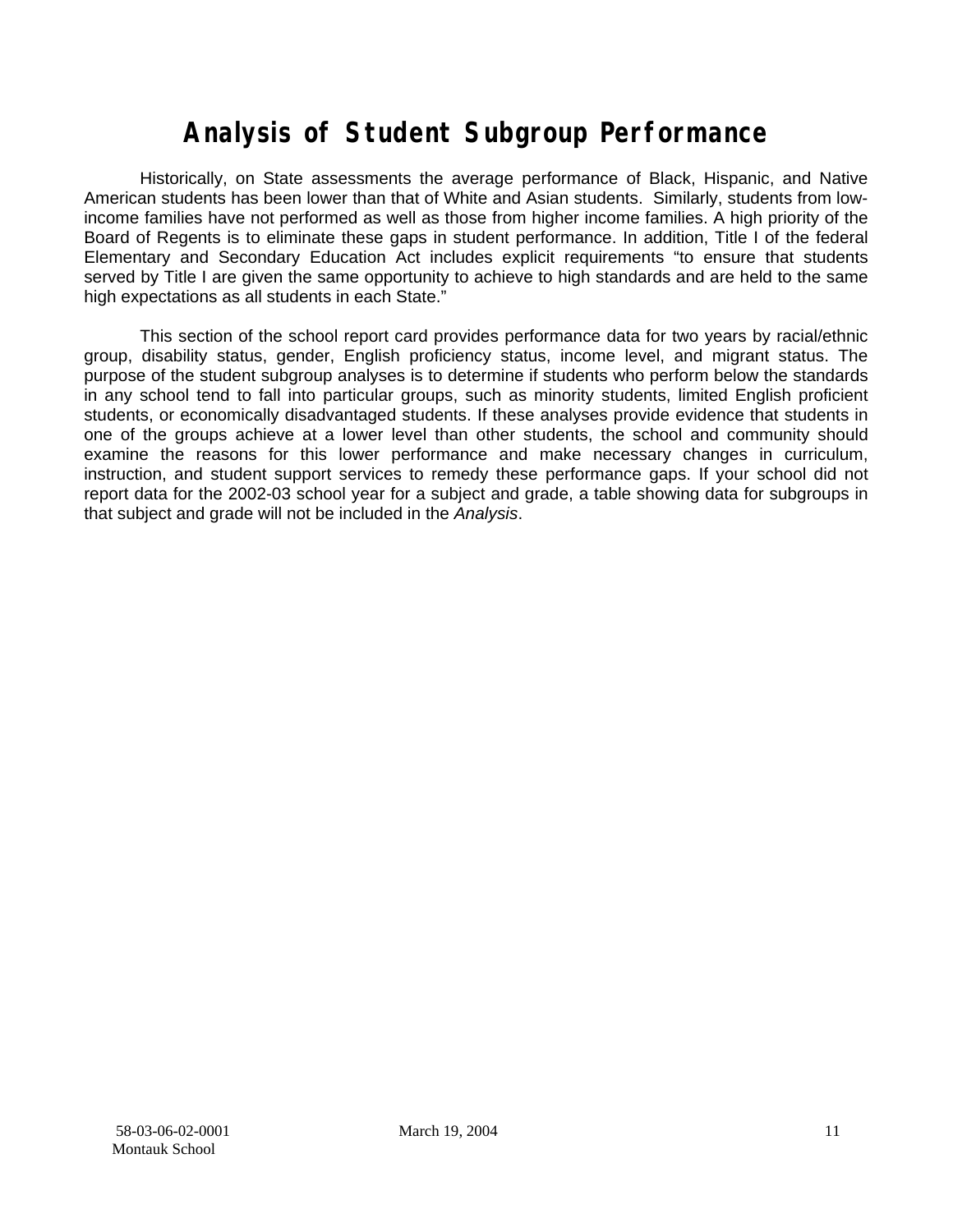## English Language Arts

|                                              |                                                                                    |         | ັ<br>$2001 - 02$ |               | 2002-03                                                           |         |     |     |  |
|----------------------------------------------|------------------------------------------------------------------------------------|---------|------------------|---------------|-------------------------------------------------------------------|---------|-----|-----|--|
| <b>Student Subgroup</b>                      | <b>Percentages of Tested</b><br><b>Students Scoring at Levels</b><br><b>Tested</b> |         |                  | <b>Tested</b> | <b>Percentages of Tested</b><br><b>Students Scoring at Levels</b> |         |     |     |  |
|                                              |                                                                                    | $2 - 4$ | $3 - 4$          | $2 - 4$<br>4  |                                                                   | $3 - 4$ | 4   |     |  |
| <b>Results by Race/Ethnicity</b>             |                                                                                    |         |                  |               |                                                                   |         |     |     |  |
| American Indian/Alaskan Native               | 0                                                                                  | 0%      | 0%               | 0%            | $\mathbf 0$                                                       | 0%      | 0%  | 0%  |  |
| <b>Black</b>                                 | $\mathbf{1}$                                                                       | s       | $\mathbf s$      | s             | 2                                                                 | s       | s   | s   |  |
| Hispanic                                     | 8                                                                                  | s       | s                | s             | 12                                                                | s       | s   | s   |  |
| Asian or Pacific Islander                    | 2                                                                                  | s       | $\mathbf s$      | s             | $\mathbf 0$                                                       | 0%      | 0%  | 0%  |  |
| White                                        | 43                                                                                 | 100%    | 77%              | 30%           | 39                                                                | 100%    | 85% | 49% |  |
| Total                                        | 54                                                                                 | 98%     | 76%              | 26%           | 53                                                                | 100%    | 70% | 36% |  |
| Small Group Totals (s)                       | 11                                                                                 | 91%     | 73%              | 9%            | 14                                                                | 100%    | 29% | 0%  |  |
| <b>Results by Disability Status</b>          |                                                                                    |         |                  |               |                                                                   |         |     |     |  |
| General-education students                   | 42                                                                                 | 100%    | 79%              | 29%           | 45                                                                | 100%    | 76% | 40% |  |
| Students with disabilities                   | 12                                                                                 | 92%     | 67%              | 17%           | 8                                                                 | 100%    | 38% | 13% |  |
| Total                                        | 54                                                                                 | 98%     | 76%              | 26%           | 53                                                                | 100%    | 70% | 36% |  |
| <b>Results by Gender</b>                     |                                                                                    |         |                  |               |                                                                   |         |     |     |  |
| Female                                       | 26                                                                                 | 100%    | 77%              | 31%           | 32                                                                | 100%    | 66% | 38% |  |
| Male                                         | 28                                                                                 | 96%     | 75%              | 21%           | 21                                                                | 100%    | 76% | 33% |  |
| Total                                        | 54                                                                                 | 98%     | 76%              | 26%           | 53                                                                | 100%    | 70% | 36% |  |
| <b>Results by English Proficiency Status</b> |                                                                                    |         |                  |               |                                                                   |         |     |     |  |
| English proficient                           | 54                                                                                 | 98%     | 76%              | 26%           | 53                                                                | 100%    | 70% | 36% |  |
| Limited English proficient                   | 0                                                                                  | 0%      | 0%               | 0%            | $\mathbf 0$                                                       | 0%      | 0%  | 0%  |  |
| Total                                        | 54                                                                                 | 98%     | 76%              | 26%           | 53                                                                | 100%    | 70% | 36% |  |
| <b>Results by Income Level</b>               |                                                                                    |         |                  |               |                                                                   |         |     |     |  |
| Economically disadvantaged                   | $\Omega$                                                                           | 0%      | 0%               | 0%            | $\Omega$                                                          | 0%      | 0%  | 0%  |  |
| Not disadvantaged                            | 54                                                                                 | 98%     | 76%              | 26%           | 53                                                                | 100%    | 70% | 36% |  |
| Total                                        | 54                                                                                 | 98%     | 76%              | 26%           | 53                                                                | 100%    | 70% | 36% |  |
| <b>Results by Migrant Status</b>             |                                                                                    |         |                  |               |                                                                   |         |     |     |  |
| Migrant family                               | 0                                                                                  | 0%      | 0%               | 0%            | $\mathbf 0$                                                       | 0%      | 0%  | 0%  |  |
| Not migrant family                           | 54                                                                                 | 98%     | 76%              | 26%           | 53                                                                | 100%    | 70% | 36% |  |
| Total                                        | 54                                                                                 | 98%     | 76%              | 26%           | 53                                                                | 100%    | 70% | 36% |  |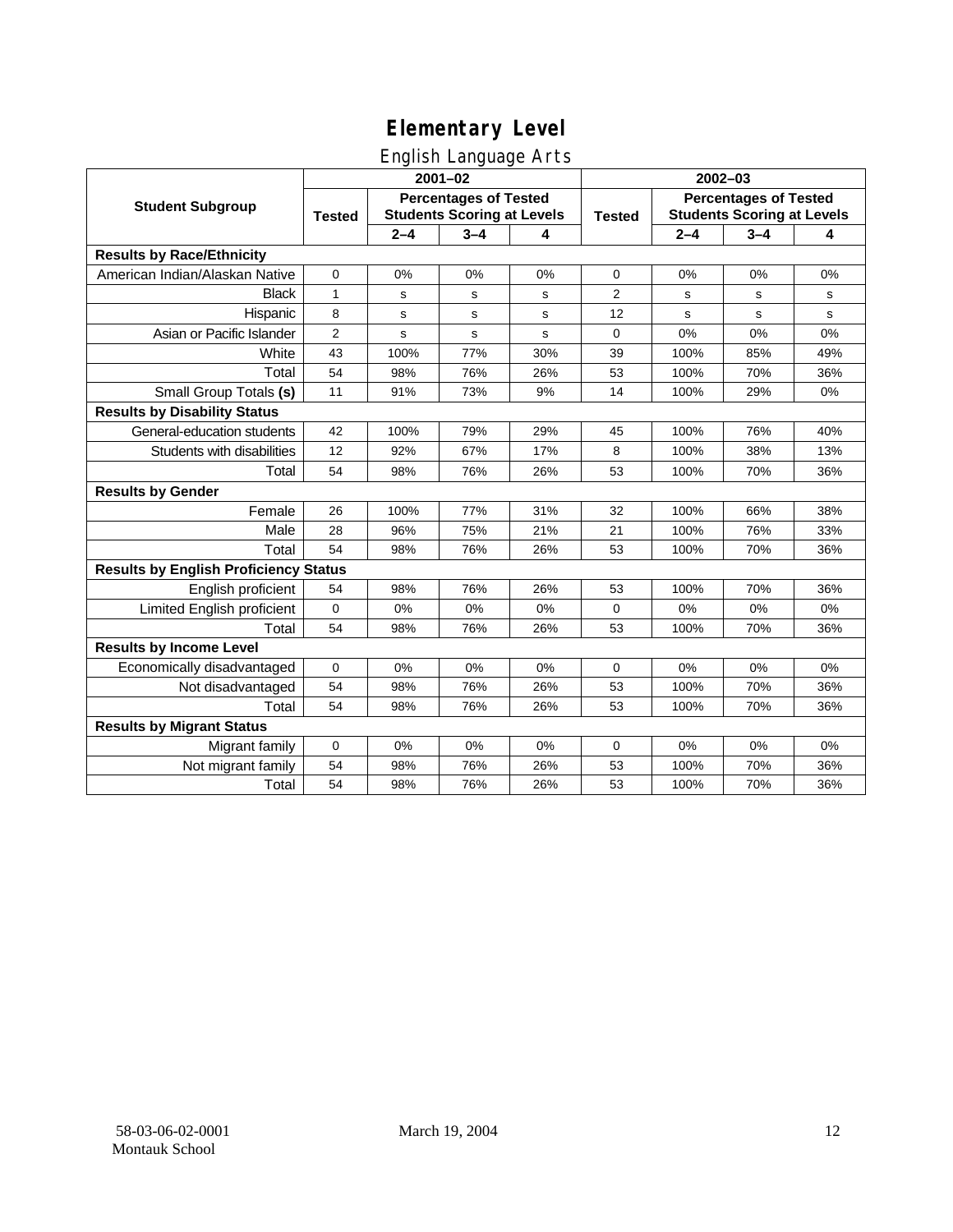### Mathematics

|                                              |                                                                                    |             | $2001 - 02$  |               | $2002 - 03$                                                       |         |                                                                                                                                                          |              |  |
|----------------------------------------------|------------------------------------------------------------------------------------|-------------|--------------|---------------|-------------------------------------------------------------------|---------|----------------------------------------------------------------------------------------------------------------------------------------------------------|--------------|--|
| <b>Student Subgroup</b>                      | <b>Percentages of Tested</b><br><b>Students Scoring at Levels</b><br><b>Tested</b> |             |              | <b>Tested</b> | <b>Percentages of Tested</b><br><b>Students Scoring at Levels</b> |         |                                                                                                                                                          |              |  |
|                                              |                                                                                    | $2 - 4$     | $3 - 4$      | 4             |                                                                   | $2 - 4$ | $3 - 4$<br>0%<br>s<br>s<br>0%<br>95%<br>87%<br>67%<br>89%<br>75%<br>87%<br>85%<br>90%<br>87%<br>$\mathbf s$<br>s<br>87%<br>0%<br>87%<br>87%<br>0%<br>87% | 4            |  |
| <b>Results by Race/Ethnicity</b>             |                                                                                    |             |              |               |                                                                   |         |                                                                                                                                                          |              |  |
| American Indian/Alaskan Native               | $\Omega$                                                                           | 0%          | 0%           | 0%            | $\Omega$                                                          | 0%      |                                                                                                                                                          | 0%           |  |
| <b>Black</b>                                 | 1                                                                                  | s           | s            | s             | $\overline{2}$                                                    | s       |                                                                                                                                                          | s            |  |
| Hispanic                                     | 11                                                                                 | s           | s            | s             | 13                                                                | s       |                                                                                                                                                          | $\mathbf{s}$ |  |
| Asian or Pacific Islander                    | $\overline{2}$                                                                     | s           | $\mathsf{s}$ | s             | 0                                                                 | 0%      |                                                                                                                                                          | 0%           |  |
| White                                        | 43                                                                                 | 100%        | 98%          | 49%           | 39                                                                | 100%    |                                                                                                                                                          | 54%          |  |
| Total                                        | 57                                                                                 | 100%        | 95%          | 42%           | 54                                                                | 100%    |                                                                                                                                                          | 41%          |  |
| Small Group Totals (s)                       | 14                                                                                 | 100%        | 86%          | 21%           | 15                                                                | 100%    |                                                                                                                                                          | 7%           |  |
| <b>Results by Disability Status</b>          |                                                                                    |             |              |               |                                                                   |         |                                                                                                                                                          |              |  |
| General-education students                   | 45                                                                                 | 100%        | 93%          | 47%           | 46                                                                | 100%    |                                                                                                                                                          | 48%          |  |
| Students with disabilities                   | 12                                                                                 | 100%        | 100%         | 25%           | 8                                                                 | 100%    |                                                                                                                                                          | 0%           |  |
| Total                                        | 57                                                                                 | 100%        | 95%          | 42%           | 54                                                                | 100%    |                                                                                                                                                          | 41%          |  |
| <b>Results by Gender</b>                     |                                                                                    |             |              |               |                                                                   |         |                                                                                                                                                          |              |  |
| Female                                       | 27                                                                                 | 100%        | 89%          | 37%           | 34                                                                | 100%    |                                                                                                                                                          | 29%          |  |
| Male                                         | 30                                                                                 | 100%        | 100%         | 47%           | 20                                                                | 100%    |                                                                                                                                                          | 60%          |  |
| Total                                        | 57                                                                                 | 100%        | 95%          | 42%           | 54                                                                | 100%    |                                                                                                                                                          | 41%          |  |
| <b>Results by English Proficiency Status</b> |                                                                                    |             |              |               |                                                                   |         |                                                                                                                                                          |              |  |
| English proficient                           | 54                                                                                 | $\mathbf s$ | s            | s             | 52                                                                | s       |                                                                                                                                                          | s            |  |
| Limited English proficient                   | 3                                                                                  | s           | s            | s             | $\overline{2}$                                                    | s       |                                                                                                                                                          | s            |  |
| Total                                        | 57                                                                                 | 100%        | 95%          | 42%           | 54                                                                | 100%    |                                                                                                                                                          | 41%          |  |
| <b>Results by Income Level</b>               |                                                                                    |             |              |               |                                                                   |         |                                                                                                                                                          |              |  |
| Economically disadvantaged                   | 0                                                                                  | 0%          | 0%           | 0%            | $\mathbf 0$                                                       | 0%      |                                                                                                                                                          | 0%           |  |
| Not disadvantaged                            | 57                                                                                 | 100%        | 95%          | 42%           | 54                                                                | 100%    |                                                                                                                                                          | 41%          |  |
| Total                                        | 57                                                                                 | 100%        | 95%          | 42%           | 54                                                                | 100%    |                                                                                                                                                          | 41%          |  |
| <b>Results by Migrant Status</b>             |                                                                                    |             |              |               |                                                                   |         |                                                                                                                                                          |              |  |
| Migrant family                               | 0                                                                                  | 0%          | 0%           | $0\%$         | 0                                                                 | 0%      |                                                                                                                                                          | 0%           |  |
| Not migrant family                           | 57                                                                                 | 100%        | 95%          | 42%           | 54                                                                | 100%    |                                                                                                                                                          | 41%          |  |
| Total                                        | 57                                                                                 | 100%        | 95%          | 42%           | 54                                                                | 100%    | 87%                                                                                                                                                      | 41%          |  |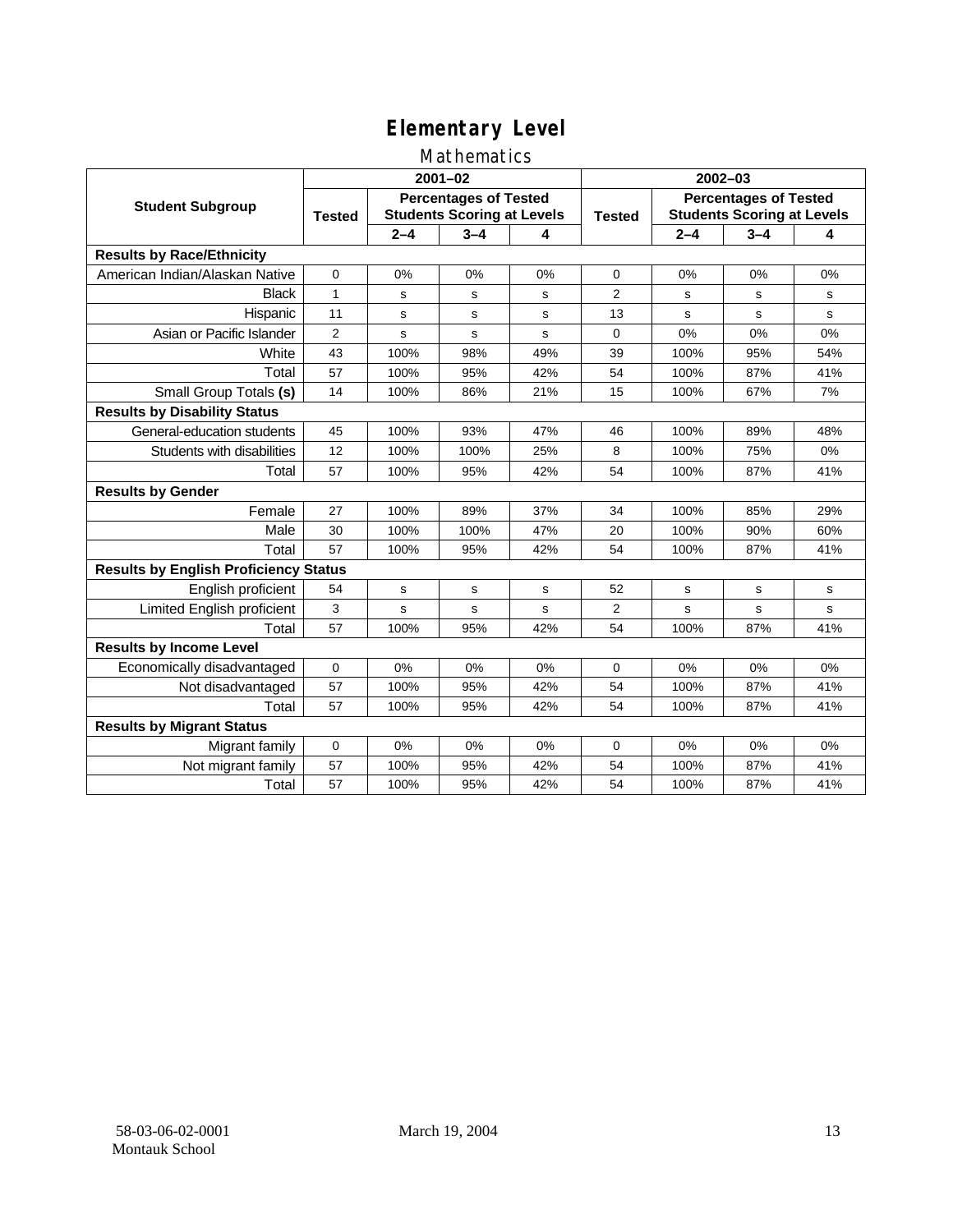## Science Multiple-Choice

|                                              | $2001 - 02$    |                                                                                       | $2002 - 03$    |                                                                                              |  |  |
|----------------------------------------------|----------------|---------------------------------------------------------------------------------------|----------------|----------------------------------------------------------------------------------------------|--|--|
| <b>Student Subgroup</b>                      | <b>Tested</b>  | Percentages of<br><b>Tested</b><br><b>Students</b><br><b>Scoring above</b><br>the SDL | <b>Tested</b>  | <b>Percentages of</b><br><b>Tested</b><br><b>Students</b><br><b>Scoring above</b><br>the SDL |  |  |
| <b>Results by Race/Ethnicity</b>             |                |                                                                                       |                |                                                                                              |  |  |
| American Indian/Alaskan Native               | 0              | 0%                                                                                    | $\pmb{0}$      | 0%                                                                                           |  |  |
| <b>Black</b>                                 | 1              | ${\tt s}$                                                                             | $\overline{2}$ | ${\tt s}$                                                                                    |  |  |
| Hispanic                                     | 10             | s                                                                                     | 13             | s                                                                                            |  |  |
| Asian or Pacific Islander                    | $\overline{2}$ | s                                                                                     | 0              | 0%                                                                                           |  |  |
| White                                        | 43             | 100%                                                                                  | 39             | 95%                                                                                          |  |  |
| Total                                        | 56             | 95%                                                                                   | 54             | 81%                                                                                          |  |  |
| Small Group Totals (s)                       | 13             | 77%                                                                                   | 15             | 47%                                                                                          |  |  |
| <b>Results by Disability Status</b>          |                |                                                                                       |                |                                                                                              |  |  |
| General-education students                   | 45             | 93%                                                                                   | 46             | 85%                                                                                          |  |  |
| Students with disabilities                   | 11             | 100%                                                                                  | 8              | 63%                                                                                          |  |  |
| Total                                        | 56             | 95%                                                                                   | 54             | 81%                                                                                          |  |  |
| <b>Results by Gender</b>                     |                |                                                                                       |                |                                                                                              |  |  |
| Female                                       | 27             | 93%                                                                                   | 34             | 74%                                                                                          |  |  |
| Male                                         | 29             | 97%                                                                                   | 20             | 95%                                                                                          |  |  |
| Total                                        | 56             | 95%                                                                                   | 54             | 81%                                                                                          |  |  |
| <b>Results by English Proficiency Status</b> |                |                                                                                       |                |                                                                                              |  |  |
| English proficient                           | 53             | s                                                                                     | 52             | s                                                                                            |  |  |
| Limited English proficient                   | 3              | s                                                                                     | $\overline{2}$ | s                                                                                            |  |  |
| Total                                        | 56             | 95%                                                                                   | 54             | 81%                                                                                          |  |  |
| <b>Results by Income Level</b>               |                |                                                                                       |                |                                                                                              |  |  |
| Economically disadvantaged                   | $\Omega$       | 0%                                                                                    | $\Omega$       | 0%                                                                                           |  |  |
| Not disadvantaged                            | 56             | 95%                                                                                   | 54             | 81%                                                                                          |  |  |
| Total                                        | 56             | 95%                                                                                   | 54             | 81%                                                                                          |  |  |
| <b>Results by Migrant Status</b>             |                |                                                                                       |                |                                                                                              |  |  |
| Migrant family                               | 0              | 0%                                                                                    | 0              | 0%                                                                                           |  |  |
| Not migrant family                           | 56             | 95%                                                                                   | 54             | 81%                                                                                          |  |  |
| Total                                        | 56             | 95%                                                                                   | 54             | 81%                                                                                          |  |  |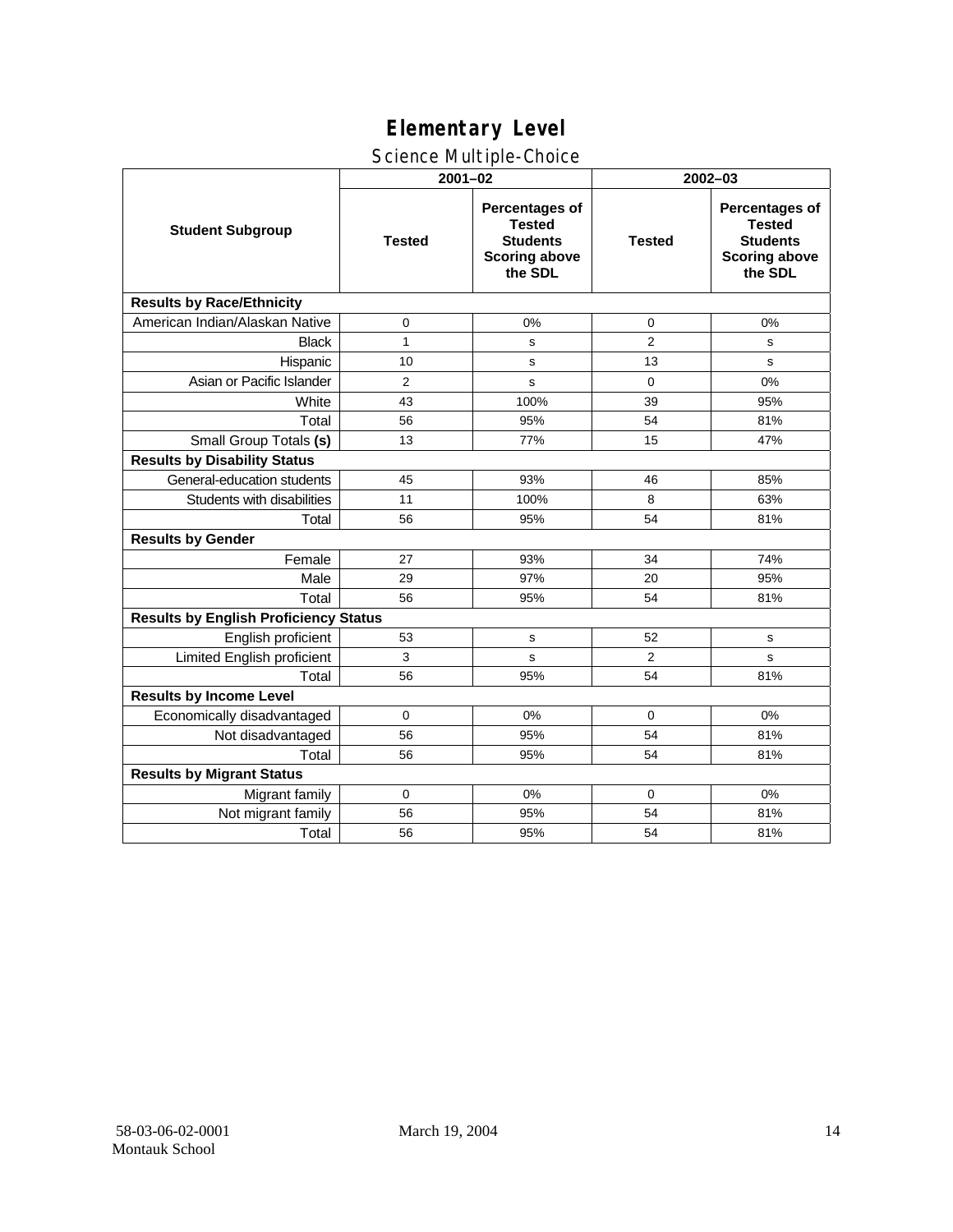## English Language Arts

|                                              |                                                                                    |             | ັ<br>$2001 - 02$        |     | 2002-03        |                                                                   |     |     |  |
|----------------------------------------------|------------------------------------------------------------------------------------|-------------|-------------------------|-----|----------------|-------------------------------------------------------------------|-----|-----|--|
| <b>Student Subgroup</b>                      | <b>Percentages of Tested</b><br><b>Students Scoring at Levels</b><br><b>Tested</b> |             |                         |     | <b>Tested</b>  | <b>Percentages of Tested</b><br><b>Students Scoring at Levels</b> |     |     |  |
|                                              |                                                                                    | $2 - 4$     | $3 - 4$<br>$2 - 4$<br>4 |     | $3 - 4$        | 4                                                                 |     |     |  |
| <b>Results by Race/Ethnicity</b>             |                                                                                    |             |                         |     |                |                                                                   |     |     |  |
| American Indian/Alaskan Native               | $\mathbf 0$                                                                        | 0%          | 0%                      | 0%  | 0              | 0%                                                                | 0%  | 0%  |  |
| <b>Black</b>                                 | $\mathbf 0$                                                                        | 0%          | 0%                      | 0%  | 2              | s                                                                 | s   | s   |  |
| Hispanic                                     | 5                                                                                  | 100%        | 80%                     | 0%  | 5              | s                                                                 | s   | s   |  |
| Asian or Pacific Islander                    | $\mathbf 0$                                                                        | 0%          | 0%                      | 0%  | $\mathbf{1}$   | $\mathbf s$                                                       | s   | s   |  |
| White                                        | 39                                                                                 | 100%        | 67%                     | 33% | 34             | 100%                                                              | 85% | 26% |  |
| Total                                        | 44                                                                                 | 100%        | 68%                     | 30% | 42             | 100%                                                              | 83% | 26% |  |
| Small Group Totals (s)                       | $\Omega$                                                                           | 0%          | 0%                      | 0%  | 8              | 100%                                                              | 75% | 25% |  |
| <b>Results by Disability Status</b>          |                                                                                    |             |                         |     |                |                                                                   |     |     |  |
| General-education students                   | 36                                                                                 | 100%        | 75%                     | 36% | 35             | 100%                                                              | 94% | 31% |  |
| Students with disabilities                   | 8                                                                                  | 100%        | 38%                     | 0%  | $\overline{7}$ | 100%                                                              | 29% | 0%  |  |
| Total                                        | 44                                                                                 | 100%        | 68%                     | 30% | 42             | 100%                                                              | 83% | 26% |  |
| <b>Results by Gender</b>                     |                                                                                    |             |                         |     |                |                                                                   |     |     |  |
| Female                                       | 19                                                                                 | 100%        | 84%                     | 47% | 20             | 100%                                                              | 90% | 35% |  |
| Male                                         | 25                                                                                 | 100%        | 56%                     | 16% | 22             | 100%                                                              | 77% | 18% |  |
| Total                                        | 44                                                                                 | 100%        | 68%                     | 30% | 42             | 100%                                                              | 83% | 26% |  |
| <b>Results by English Proficiency Status</b> |                                                                                    |             |                         |     |                |                                                                   |     |     |  |
| English proficient                           | 43                                                                                 | $\mathbf s$ | $\mathbf s$             | s   | 42             | 100%                                                              | 83% | 26% |  |
| Limited English proficient                   | $\mathbf{1}$                                                                       | $\mathbf s$ | $\mathsf{s}$            | s   | $\mathbf 0$    | 0%                                                                | 0%  | 0%  |  |
| Total                                        | 44                                                                                 | 100%        | 68%                     | 30% | 42             | 100%                                                              | 83% | 26% |  |
| <b>Results by Income Level</b>               |                                                                                    |             |                         |     |                |                                                                   |     |     |  |
| Economically disadvantaged                   | $\mathbf 0$                                                                        | 0%          | 0%                      | 0%  | $\mathbf 0$    | 0%                                                                | 0%  | 0%  |  |
| Not disadvantaged                            | 44                                                                                 | 100%        | 68%                     | 30% | 42             | 100%                                                              | 83% | 26% |  |
| Total                                        | 44                                                                                 | 100%        | 68%                     | 30% | 42             | 100%                                                              | 83% | 26% |  |
| <b>Results by Migrant Status</b>             |                                                                                    |             |                         |     |                |                                                                   |     |     |  |
| Migrant family                               | $\mathbf 0$                                                                        | 0%          | 0%                      | 0%  | 0              | 0%                                                                | 0%  | 0%  |  |
| Not migrant family                           | 44                                                                                 | 100%        | 68%                     | 30% | 42             | 100%                                                              | 83% | 26% |  |
| Total                                        | 44                                                                                 | 100%        | 68%                     | 30% | 42             | 100%                                                              | 83% | 26% |  |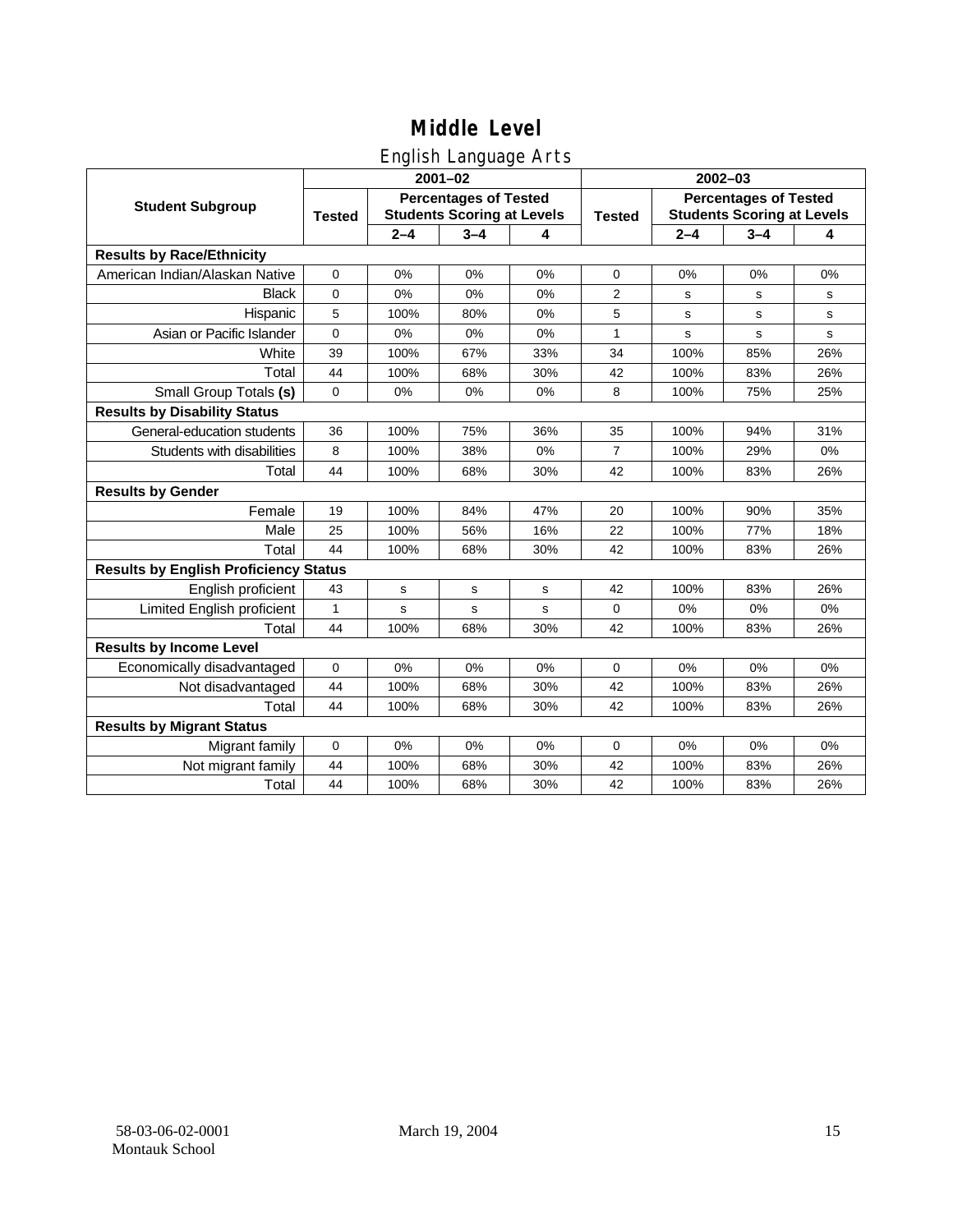### Mathematics

|                                              |                                                                                    |         | $2001 - 02$ |               | $2002 - 03$                                                       |         |         |     |  |
|----------------------------------------------|------------------------------------------------------------------------------------|---------|-------------|---------------|-------------------------------------------------------------------|---------|---------|-----|--|
| <b>Student Subgroup</b>                      | <b>Percentages of Tested</b><br><b>Students Scoring at Levels</b><br><b>Tested</b> |         |             | <b>Tested</b> | <b>Percentages of Tested</b><br><b>Students Scoring at Levels</b> |         |         |     |  |
|                                              |                                                                                    | $2 - 4$ | $3 - 4$     | 4             |                                                                   | $2 - 4$ | $3 - 4$ | 4   |  |
| <b>Results by Race/Ethnicity</b>             |                                                                                    |         |             |               |                                                                   |         |         |     |  |
| American Indian/Alaskan Native               | 0                                                                                  | 0%      | 0%          | 0%            | $\mathbf 0$                                                       | 0%      | 0%      | 0%  |  |
| <b>Black</b>                                 | 0                                                                                  | 0%      | 0%          | 0%            | 2                                                                 | s       | s       | s   |  |
| Hispanic                                     | 13                                                                                 | 77%     | 38%         | 0%            | 11                                                                | s       | s       | s   |  |
| Asian or Pacific Islander                    | 0                                                                                  | 0%      | 0%          | 0%            | 1                                                                 | s       | s       | s   |  |
| White                                        | 40                                                                                 | 98%     | 80%         | 23%           | 33                                                                | 100%    | 94%     | 36% |  |
| Total                                        | 53                                                                                 | 92%     | 70%         | 17%           | 47                                                                | 100%    | 81%     | 26% |  |
| Small Group Totals (s)                       | 0                                                                                  | 0%      | 0%          | 0%            | 14                                                                | 100%    | 50%     | 0%  |  |
| <b>Results by Disability Status</b>          |                                                                                    |         |             |               |                                                                   |         |         |     |  |
| General-education students                   | 45                                                                                 | 91%     | 69%         | 18%           | 41                                                                | 100%    | 88%     | 29% |  |
| Students with disabilities                   | 8                                                                                  | 100%    | 75%         | 13%           | 6                                                                 | 100%    | 33%     | 0%  |  |
| Total                                        | 53                                                                                 | 92%     | 70%         | 17%           | 47                                                                | 100%    | 81%     | 26% |  |
| <b>Results by Gender</b>                     |                                                                                    |         |             |               |                                                                   |         |         |     |  |
| Female                                       | 25                                                                                 | 88%     | 56%         | 24%           | 23                                                                | 100%    | 83%     | 26% |  |
| Male                                         | 28                                                                                 | 96%     | 82%         | 11%           | 24                                                                | 100%    | 79%     | 25% |  |
| Total                                        | 53                                                                                 | 92%     | 70%         | 17%           | 47                                                                | 100%    | 81%     | 26% |  |
| <b>Results by English Proficiency Status</b> |                                                                                    |         |             |               |                                                                   |         |         |     |  |
| English proficient                           | 42                                                                                 | 100%    | 83%         | 21%           | 41                                                                | 100%    | 90%     | 29% |  |
| Limited English proficient                   | 11                                                                                 | 64%     | 18%         | 0%            | 6                                                                 | 100%    | 17%     | 0%  |  |
| Total                                        | 53                                                                                 | 92%     | 70%         | 17%           | 47                                                                | 100%    | 81%     | 26% |  |
| <b>Results by Income Level</b>               |                                                                                    |         |             |               |                                                                   |         |         |     |  |
| Economically disadvantaged                   | 0                                                                                  | 0%      | 0%          | 0%            | $\Omega$                                                          | 0%      | 0%      | 0%  |  |
| Not disadvantaged                            | 53                                                                                 | 92%     | 70%         | 17%           | 47                                                                | 100%    | 81%     | 26% |  |
| Total                                        | 53                                                                                 | 92%     | 70%         | 17%           | 47                                                                | 100%    | 81%     | 26% |  |
| <b>Results by Migrant Status</b>             |                                                                                    |         |             |               |                                                                   |         |         |     |  |
| Migrant family                               | 0                                                                                  | 0%      | 0%          | 0%            | $\mathbf 0$                                                       | 0%      | 0%      | 0%  |  |
| Not migrant family                           | 53                                                                                 | 92%     | 70%         | 17%           | 47                                                                | 100%    | 81%     | 26% |  |
| Total                                        | 53                                                                                 | 92%     | 70%         | 17%           | 47                                                                | 100%    | 81%     | 26% |  |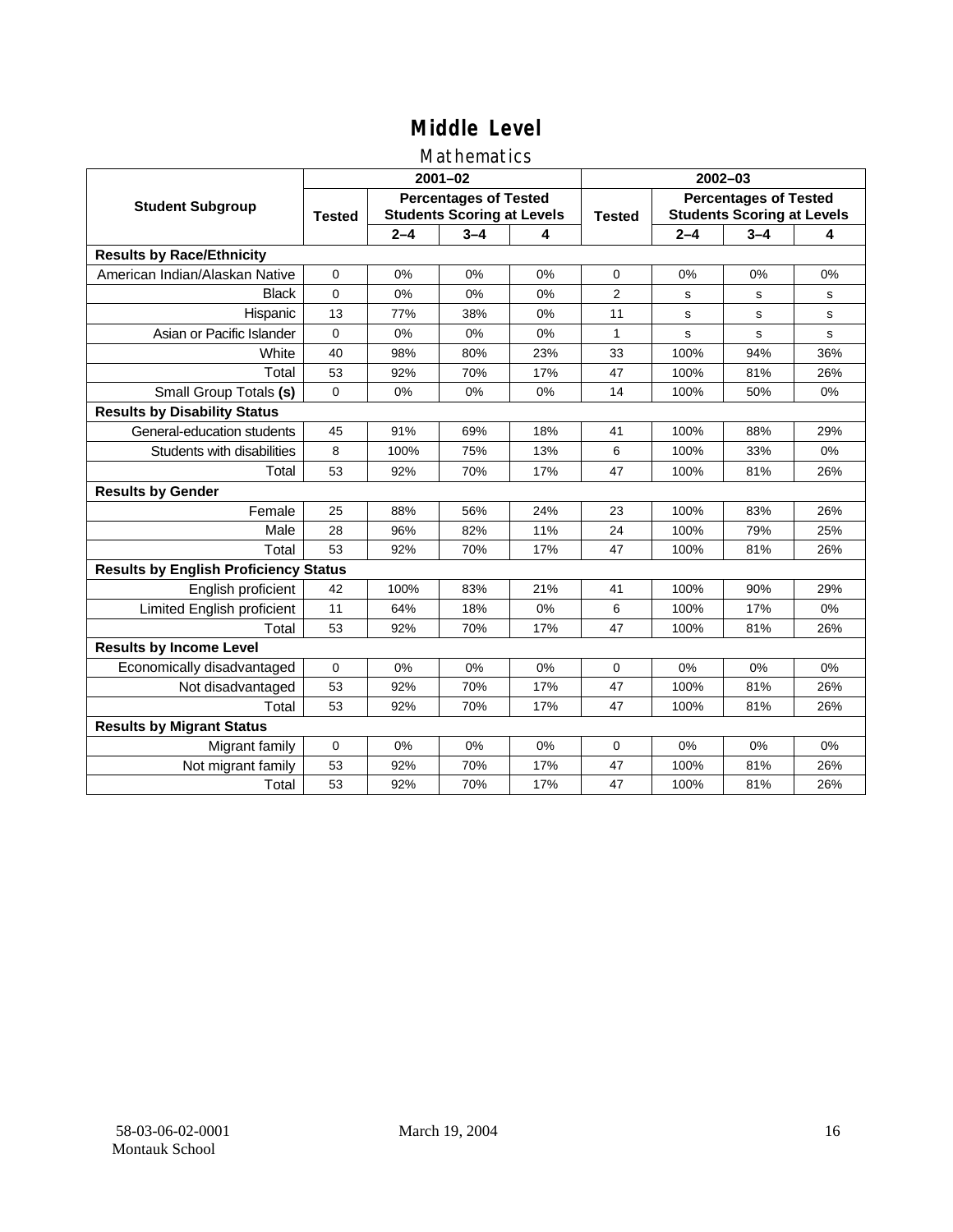#### Science

|                                              |                |         | $2001 - 02$                                                       |       | $2002 - 03$   |                                                                   |         |    |  |
|----------------------------------------------|----------------|---------|-------------------------------------------------------------------|-------|---------------|-------------------------------------------------------------------|---------|----|--|
| <b>Student Subgroup</b>                      | <b>Tested</b>  |         | <b>Percentages of Tested</b><br><b>Students Scoring at Levels</b> |       | <b>Tested</b> | <b>Percentages of Tested</b><br><b>Students Scoring at Levels</b> |         |    |  |
|                                              |                | $2 - 4$ | $3 - 4$                                                           | 4     |               | $2 - 4$                                                           | $3 - 4$ | 4  |  |
| <b>Results by Race/Ethnicity</b>             |                |         |                                                                   |       |               |                                                                   |         |    |  |
| American Indian/Alaskan Native               | $\Omega$       | 0%      | 0%                                                                | 0%    | $\mathbf 0$   | 0%                                                                | 0%      | 0% |  |
| <b>Black</b>                                 | 0              | 0%      | 0%                                                                | 0%    | $\Omega$      | 0%                                                                | 0%      | 0% |  |
| Hispanic                                     | 10             | 100%    | 40%                                                               | 0%    | 10            | 90%                                                               | 50%     | 0% |  |
| Asian or Pacific Islander                    | $\mathbf 0$    | 0%      | 0%                                                                | $0\%$ | $\mathbf 0$   | 0%                                                                | 0%      | 0% |  |
| White                                        | 12             | 92%     | 67%                                                               | 8%    | 5             | 100%                                                              | 80%     | 0% |  |
| Total                                        | 22             | 95%     | 55%                                                               | 5%    | 15            | 93%                                                               | 60%     | 0% |  |
| Small Group Totals (s)                       | $\Omega$       | 0%      | $0\%$                                                             | $0\%$ | 0             | 0%                                                                | 0%      | 0% |  |
| <b>Results by Disability Status</b>          |                |         |                                                                   |       |               |                                                                   |         |    |  |
| General-education students                   | 15             | 93%     | 40%                                                               | 0%    | 9             | 89%                                                               | 56%     | 0% |  |
| Students with disabilities                   | $\overline{7}$ | 100%    | 86%                                                               | 14%   | 6             | 100%                                                              | 67%     | 0% |  |
| Total                                        | 22             | 95%     | 55%                                                               | 5%    | 15            | 93%                                                               | 60%     | 0% |  |
| <b>Results by Gender</b>                     |                |         |                                                                   |       |               |                                                                   |         |    |  |
| Female                                       | 11             | 91%     | 27%                                                               | 9%    | 6             | 83%                                                               | 83%     | 0% |  |
| Male                                         | 11             | 100%    | 82%                                                               | 0%    | 9             | 100%                                                              | 44%     | 0% |  |
| Total                                        | 22             | 95%     | 55%                                                               | 5%    | 15            | 93%                                                               | 60%     | 0% |  |
| <b>Results by English Proficiency Status</b> |                |         |                                                                   |       |               |                                                                   |         |    |  |
| English proficient                           | 11             | 100%    | 82%                                                               | 9%    | 9             | 100%                                                              | 78%     | 0% |  |
| Limited English proficient                   | 11             | 91%     | 27%                                                               | $0\%$ | 6             | 83%                                                               | 33%     | 0% |  |
| Total                                        | 22             | 95%     | 55%                                                               | 5%    | 15            | 93%                                                               | 60%     | 0% |  |
| <b>Results by Income Level</b>               |                |         |                                                                   |       |               |                                                                   |         |    |  |
| Economically disadvantaged                   | 0              | 0%      | 0%                                                                | 0%    | $\mathbf 0$   | 0%                                                                | 0%      | 0% |  |
| Not disadvantaged                            | 22             | 95%     | 55%                                                               | 5%    | 15            | 93%                                                               | 60%     | 0% |  |
| Total                                        | 22             | 95%     | 55%                                                               | 5%    | 15            | 93%                                                               | 60%     | 0% |  |
| <b>Results by Migrant Status</b>             |                |         |                                                                   |       |               |                                                                   |         |    |  |
| Migrant family                               | 0              | 0%      | 0%                                                                | 0%    | 0             | 0%                                                                | 0%      | 0% |  |
| Not migrant family                           | 22             | 95%     | 55%                                                               | 5%    | 15            | 93%                                                               | 60%     | 0% |  |
| Total                                        | 22             | 95%     | 55%                                                               | 5%    | 15            | 93%                                                               | 60%     | 0% |  |